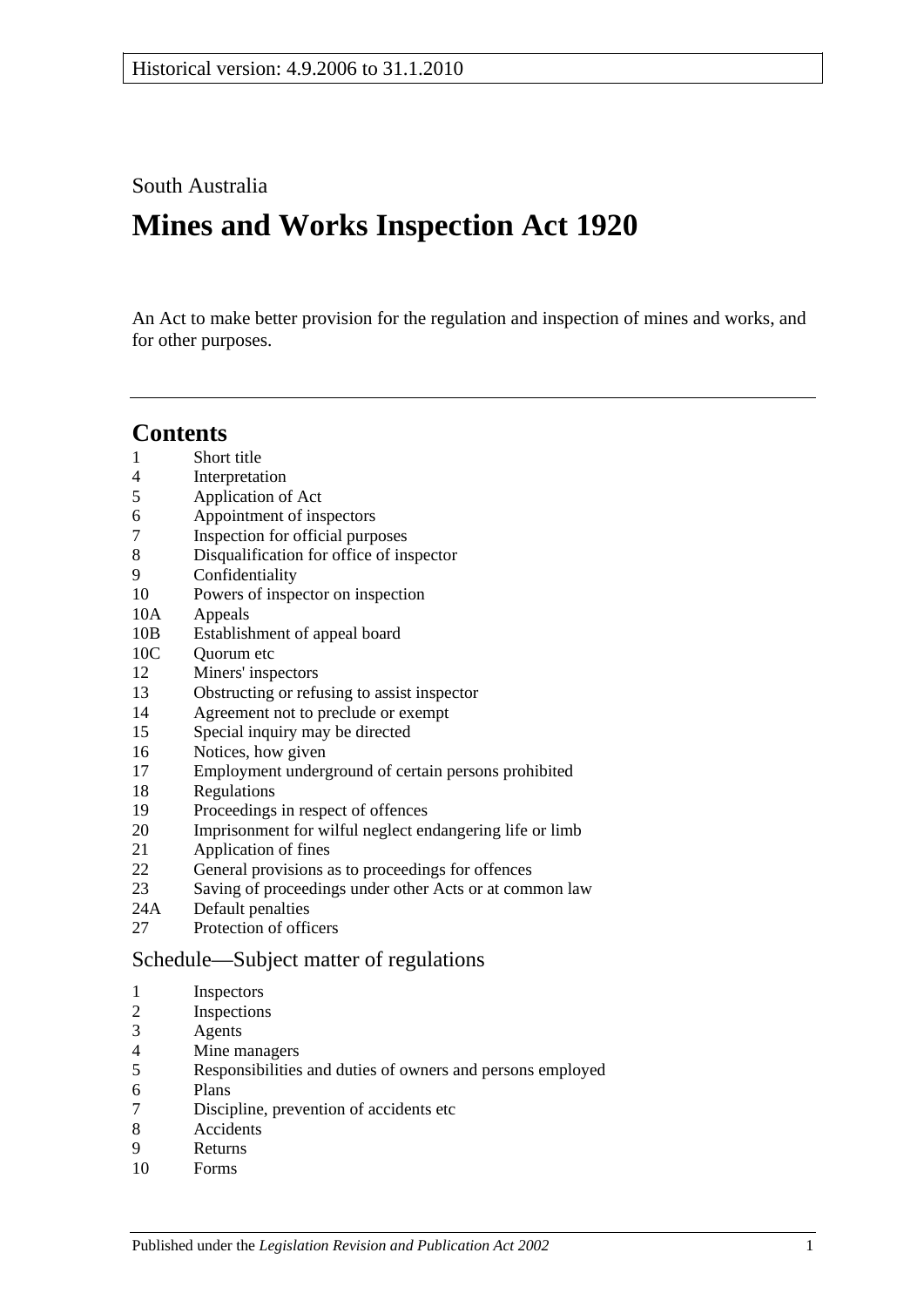| 11 | Ventilation                                       |
|----|---------------------------------------------------|
| 12 | Connections for ventilation purposes              |
| 13 | Health and sanitation                             |
| 14 | Safety                                            |
| 15 | Safe handling of material                         |
| 16 | Explosives                                        |
| 17 | Winding and testing of ropes and other appliances |
| 18 | <b>Shafts</b>                                     |
| 19 | Ladders and travelling ways                       |
| 20 | Signals                                           |
| 21 | Use of electricity                                |
| 22 | Machinery                                         |
| 23 | Fees                                              |
| 24 | Abandonment                                       |
| 25 | Preservation of the amenity                       |
| 26 | Certification                                     |
| 27 | Waste                                             |
|    | Legislative history                               |

# **The Parliament of South Australia enacts as follows:**

#### <span id="page-1-0"></span>**1—Short title**

This Act may be cited as the *Mines and Works Inspection Act 1920*.

#### <span id="page-1-1"></span>**4—Interpretation**

(1) In this Act—

*agent* means the agent or representative of the owner of the mine;

*default penalty* means a default penalty provided for by [section](#page-11-0) 24A of this Act;

*inspector* means an inspector of mines appointed under this Act, and includes the chief inspector of mines;

*machinery* means any machinery, plant, equipment, implement, or device used or designed or adapted for use in the course of any mining operation;

*manager* means the person for the time being having the immediate charge or direction of the mining operations on any mine;

*mine* means any place in, on, or under which any mining operation has been or is being carried on, and includes works;

#### *mineral* means—

- $(a)$  any-
	- (i) metal; or
	- (ii) metalliferous ore; or
	- (iii) coal; or
	- (iv) guano; or
	- (v) precious or other stone; or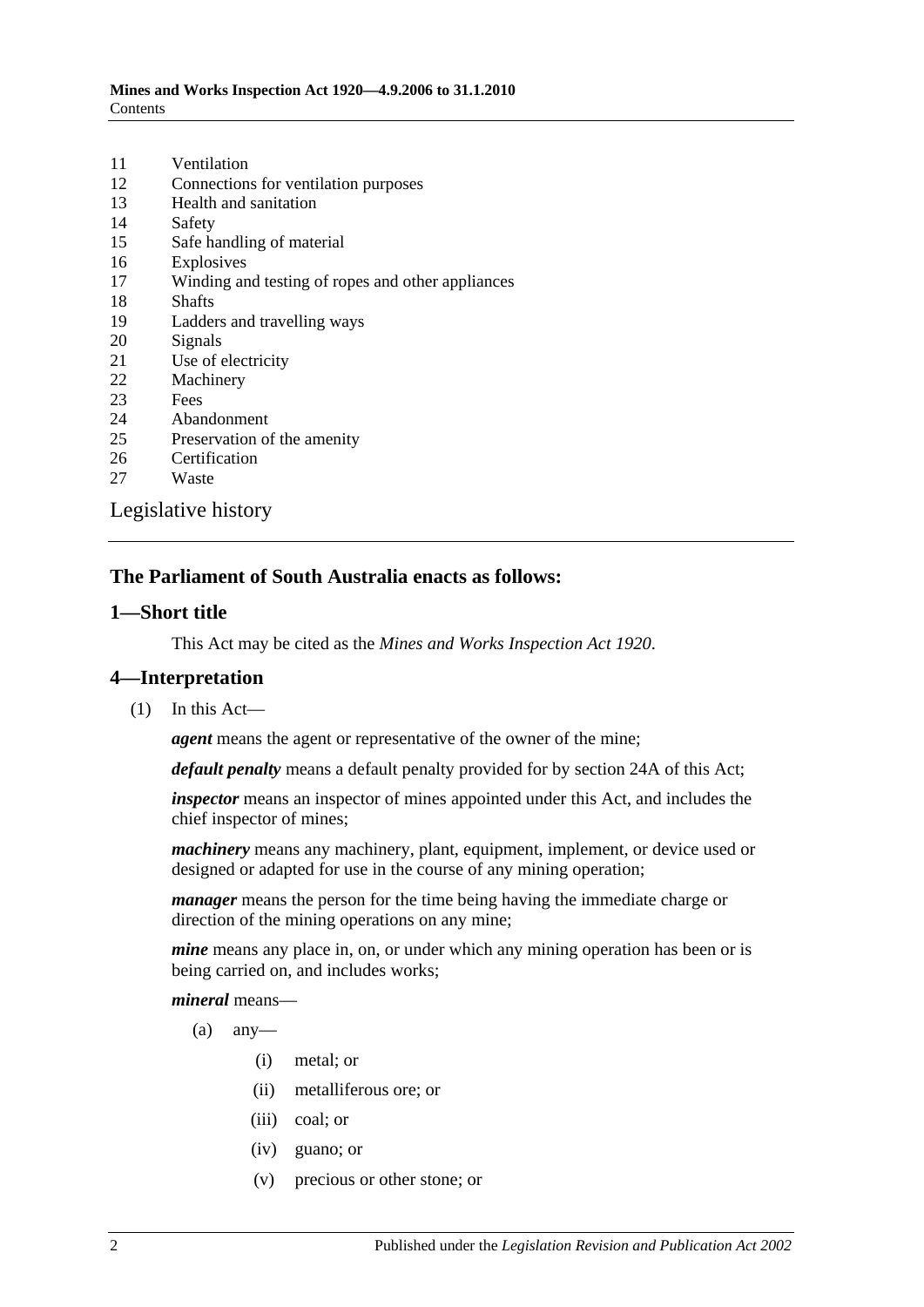- (vi) salt; or
- (vii) gypsum; or
- (viii) gravel; or
- (ix) shale; or
- (x) shell; or
- (xi) sand; or
- (xii) clay; or
- (xiii) soil; or
- (xiv) earthy substance,

occurring, whether naturally or otherwise, in, on or under the ground or in the sea or any other waters; or

(b) any substance declared by proclamation under this section to be a mineral;

<span id="page-2-0"></span>*mining* or *mining operation* means—

- (a) any operation carried on in the course of searching for or recovering any mineral; or
- (b) any operation carried on at any works; or
- (c) any operation declared by proclamation under this section to be a mining operation,

but does not include any operation declared by proclamation under this section not to be a mining operation;

*owner* means any person who is the immediate proprietor or lessee or occupier of a mine, or any part thereof, and includes a contractor or tributor working therein, but does not include a person who merely receives a royalty, rent, or fine from a mine, or is merely the proprietor of a mine which is subject to any lease, grant, or licence for the working thereof, or is merely the owner of the soil and not interested in the products of the mine;

*the appeal board* means the Mines and Works Appeal Board established under [section](#page-6-1) 10B of this Act;

*works* means—

- $(a)$  any-
	- (i) battery; or
	- (ii) crushing plant; or
	- (iii) ore concentrating works; or
	- (iv) cyanide or chlorination works; or
	- (v) leaching plant; or
	- (vi) smelting or metal refining works; or
	- (vii) pellet plant; or
	- (viii) salt works; or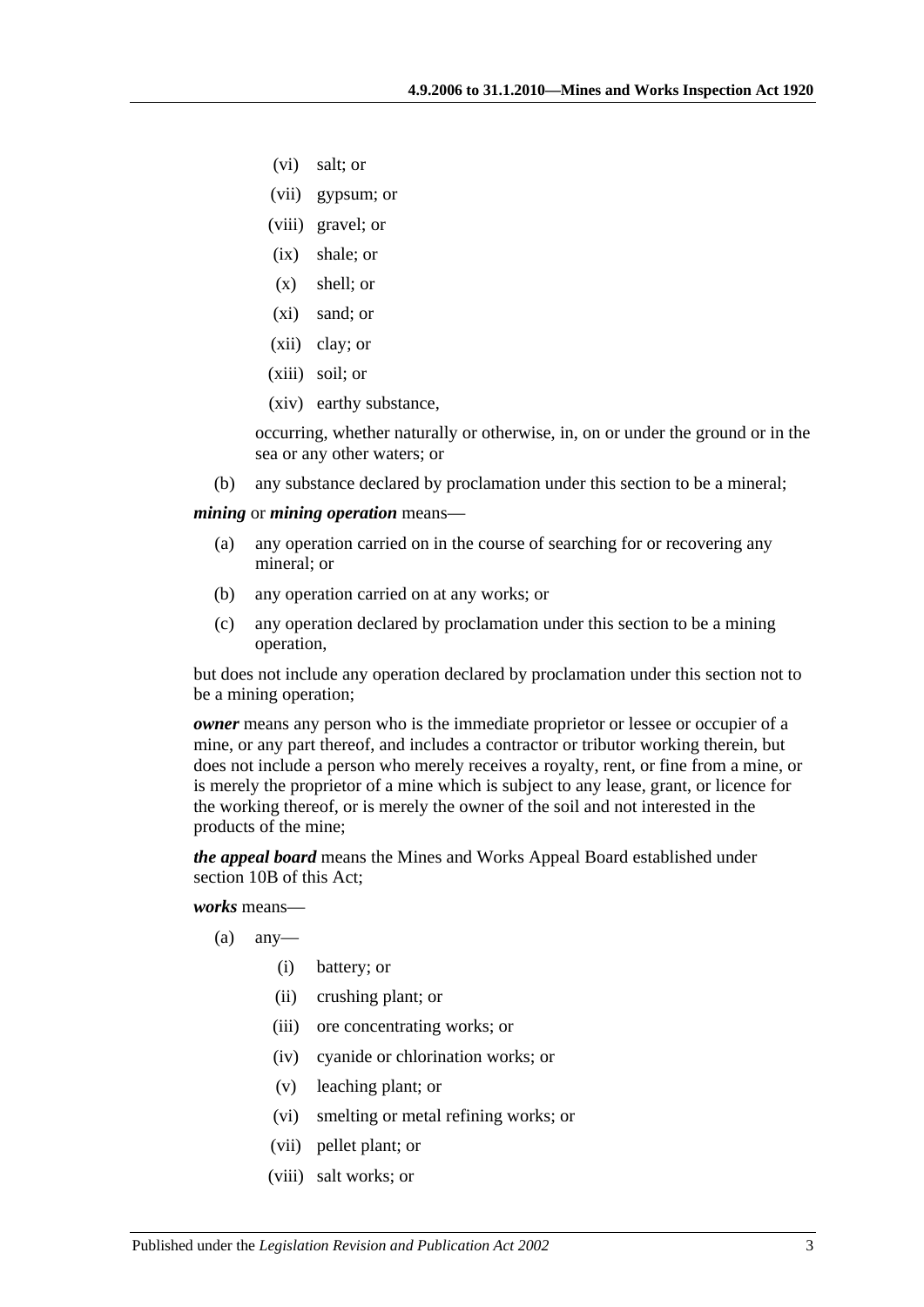- (ix) pre-mix concrete works; or
- (x) road-base plant,

that is situated on or adjacent to the place at which a mining operation referred to in [paragraph](#page-2-0) (a) of the definition of *mining operation* in this section is carried on; or

(b) any works declared by regulation to be works,

but does not include any works declared by regulation not to be works.

- (2) The Governor may by proclamation—
	- (a) declare any substance to be a mineral; or
	- (b) declare any operation or class of operations to be or not to be a mining operation or operations;

and may by proclamation from time to time revoke, alter or amend such proclamation.

# <span id="page-3-0"></span>**5—Application of Act**

This Act shall apply to every mine under whatsoever tenure held and wheresoever situated within the State.

#### <span id="page-3-1"></span>**6—Appointment of inspectors**

The Governor may appoint a chief inspector of mines and such other inspectors of mines as he deems necessary for the purposes of carrying out the provisions of this Act.

#### <span id="page-3-2"></span>**7—Inspection for official purposes**

- (1) Any officer authorised by the Minister may, with such assistants as the officer deems necessary, at any reasonable time, enter and inspect any mine for official purposes.
- (3) For the purposes of every such inspection every such person shall have all the powers and authorities conferred on inspectors by this Act.

#### <span id="page-3-3"></span>**8—Disqualification for office of inspector**

- (1) Any person shall be disqualified from being appointed or acting as an inspector who, without the authority of the Minister—
	- (a) practises or acts, either alone or in partnership with any person, as a land agent, mining engineer, manager, viewer, agent, or valuer of mines, or as an arbitrator in any difference or dispute arising between owners, agents, or managers of mines; or
	- (b) is otherwise employed in or about any mine within the State; or
	- (c) knowingly holds, directly or indirectly, any interest in any mine within the State.
- (2) Any person who acts as an inspector whilst disqualified as aforesaid shall be liable to a penalty not exceeding one thousand dollars.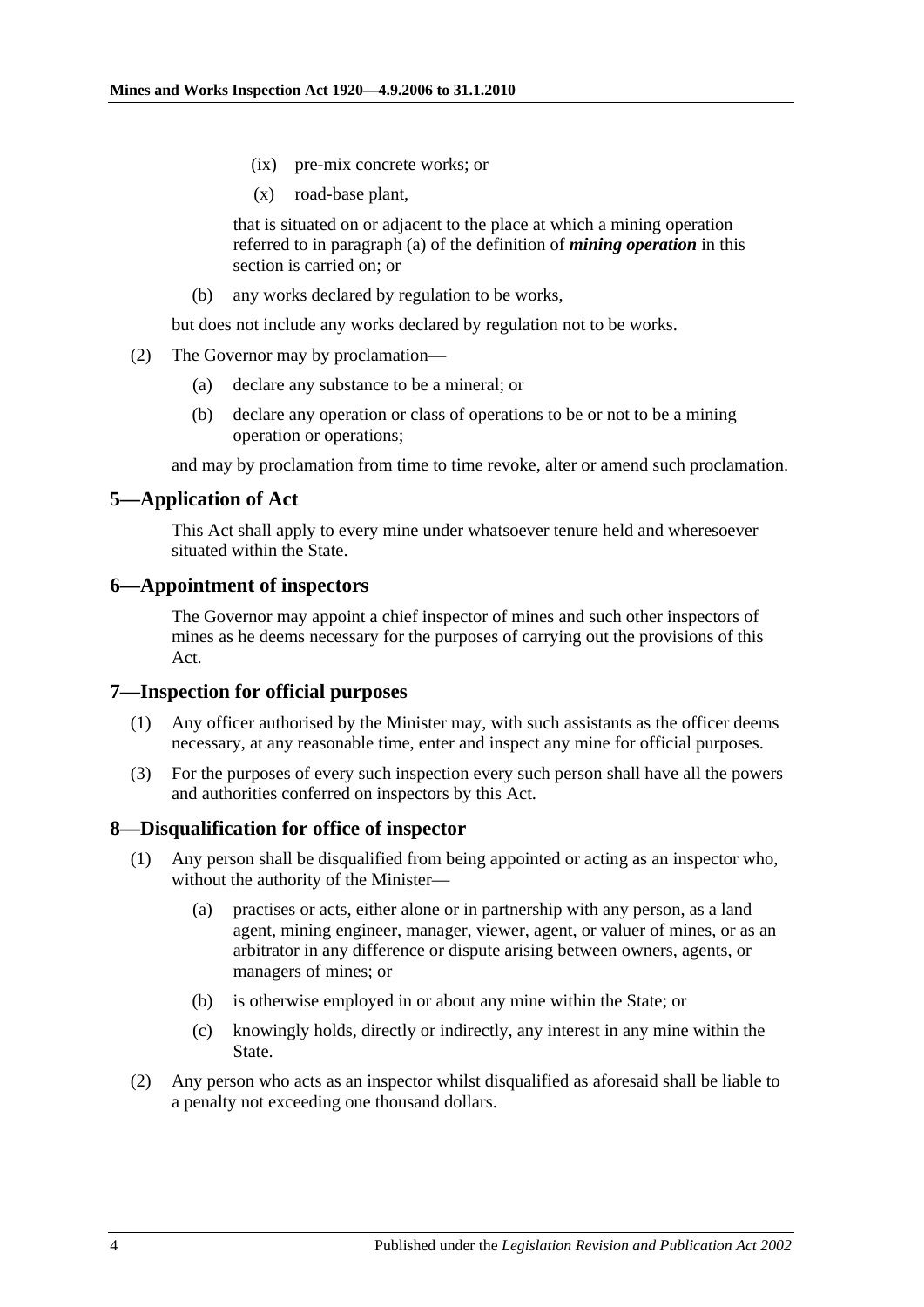# <span id="page-4-0"></span>**9—Confidentiality**

A person must not divulge any information relating to trade processes or financial information obtained (whether by that person or some other person) in the administration of this Act except—

- (a) as authorised by this Act or a regulation under this Act; or
- (b) with the consent of the person from whom the information was obtained or to whom the information relates; or
- (c) to the Minister, or an officer or employee of the Crown in connection with the administration or enforcement of this Act or a prescribed Act; or
- (d) for the purpose of any legal proceedings arising out of the administration or enforcement of this Act or a prescribed Act.

Maximum penalty: \$10 000.

#### <span id="page-4-1"></span>**10—Powers of inspector on inspection**

- <span id="page-4-2"></span>(1) An inspector shall have power to do any or all of the following things, namely:
	- (a) he may, without previous notice, enter, inspect and examine any mine, and every part thereof, at all times by day or night, but so as not unnecessarily to impede or obstruct the working of the mine; and
	- (b) he may make examination or inquiry to ascertain whether in respect of any mine the provisions of this Act are being complied with; and
	- (c) he may examine into and make inquiry respecting—
		- (i) the state and condition of any mine, or any part thereof; and
		- (ii) the state and condition of the machinery in or about any mine; and
		- (iii) the ventilation and the air of the mine; and
		- (iv) any accident in or about any mine causing loss of life or personal injury; and
		- (v) all matters and things connected with or relating to the safety, health, or well-being of the persons employed in or about the mine or any mine contiguous thereto, or of the general public; and
		- (vi) any mining operations which are creating or are likely to create a nuisance, or are damaging or likely to damage property; and
		- (vii) the effect of any mine, mining operation or practice, or operation or practice incidental or ancillary thereto, upon the amenity of any area or place; and
	- (d) he may order to be discontinued in or about any mine—
		- (i) the use of any machinery which he considers unsafe or defective until such machinery is made safe or the defect remedied; and
		- (ii) any practice which he considers liable to affect the safety or health of the persons employed in or about any mine, or of the general public; and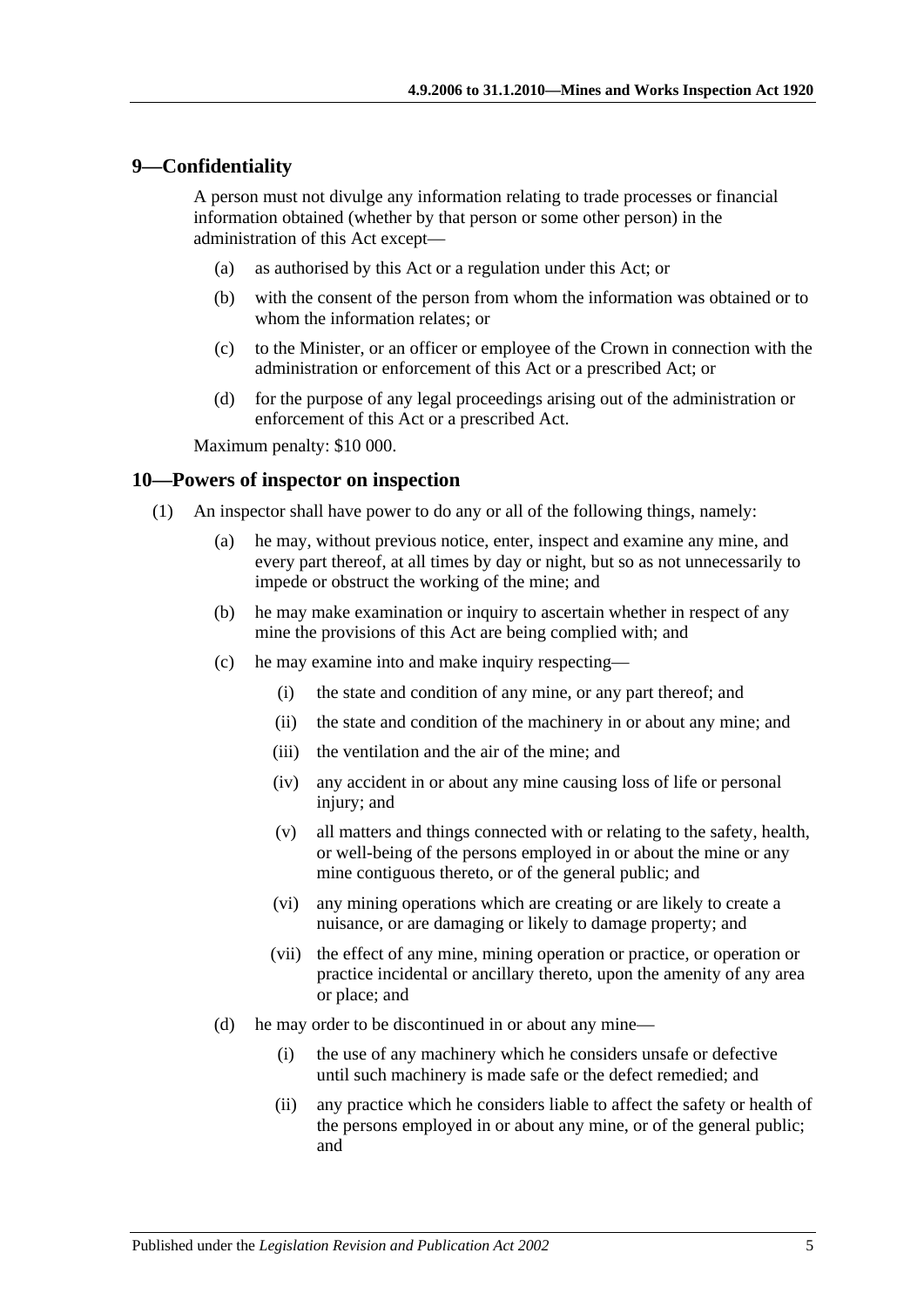- (iii) any mining operations or practices which are likely to create a nuisance or damage property; and
- <span id="page-5-1"></span>(e) he may order the cessation of any mining operation or practice, or any operation or practice incidental or ancillary thereto, that in his opinion, has impaired unduly or is likely to impair unduly the amenity of any area or place and he may give such other directions as he considers necessary or desirable to prevent or reduce undue impairment of the amenity of any area or place; and
- (f) he may order the immediate cessation of work in and the departure of all persons from any mine, or any part thereof, which he considers unsafe, or he may allow persons to continue to work in such mine or part, only on such precautions being taken or such things being done as he considers necessary; and
- (g) he may inspect the storage and use of explosives in or about any mine; and
- (h) he may give such directions as to any practice, or as to the doing of any matter or thing, not provided for by regulations made under this Act, as he considers necessary in the interests of the health and safety of any person or for the purpose of preventing nuisances or damage to property; and
- (i) he may exercise such other powers as are necessary for carrying this Act into effect.
- (2) An order or direction by an inspector under this section shall be sufficiently given—
	- (a) to any owner, agent, or manager of a mine, if given orally or by notice in writing; or
	- (b) to any other person, if given orally or by notice in writing, or if a written notice thereof is posted up in some conspicuous position on the mine, or part thereof, to which the order or direction relates.
- <span id="page-5-0"></span> $(3)$  If—
	- (a) any owner, agent, or manager, or any other person, fails to comply with or acts in contravention of any order or direction given by an inspector under this Act; or
	- (b) any owner, agent, or manager of a mine permits or suffers any person employed in such mine to act in contravention of any order or direction given by an inspector under this Act,

he shall be liable to a penalty not exceeding, for a first offence, two thousand dollars, and for any subsequent offence, four thousand dollars and liable to a default penalty not exceeding two hundred dollars.

(3a) It shall be a defence to any proceeding for an offence under this section (except an offence arising from contravention of, or failure to comply with, an order or direction that is appealable under [section](#page-6-0) 10A of this Act) if it is proved to the satisfaction of the court that such order or direction was not justified by the purpose for which such order or direction was given.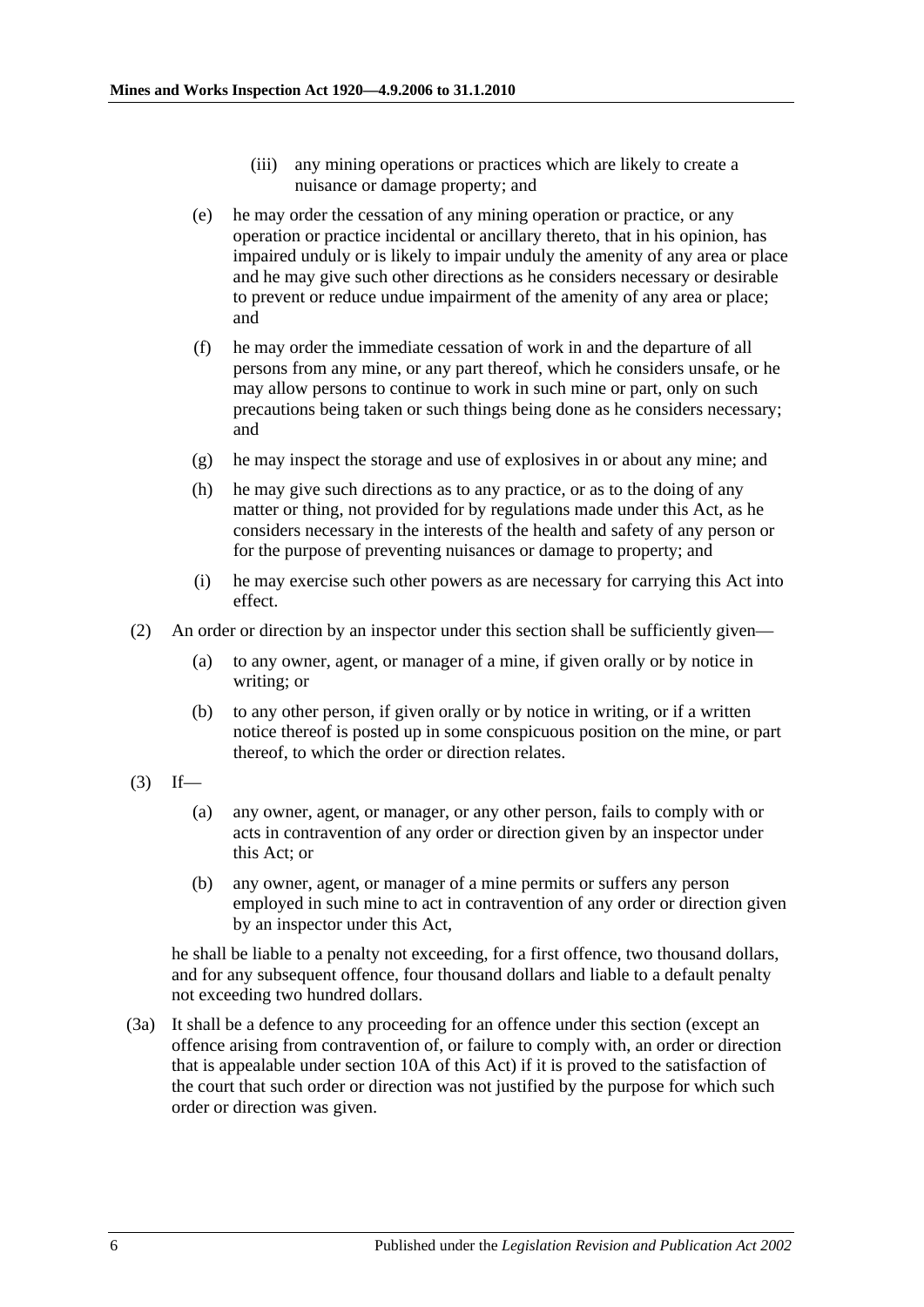- <span id="page-6-2"></span>(4) Where an order or direction is given by an inspector under this section to the owner of a mine to carry out any work and the owner is found guilty of an offence against [subsection](#page-5-0) (3) of this section for failing to comply with the order or direction, the inspector, with the approval of the Minister, may, with such assistants as the inspector considers necessary, enter and cause that work to be carried out.
- <span id="page-6-3"></span>(5) The cost of carrying out the requirements of an order or direction of an inspector under [subsection](#page-6-2) (4) of this section may be recovered from the owner of the mine in a summary manner as a debt due to the Crown.
- (6) A document purporting to be signed by the chief inspector of mines stating the cost referred to in [subsection](#page-6-3) (5) of this section shall, in the absence of proof to the contrary, be accepted as proof of that cost in any proceedings for its recovery.

# <span id="page-6-4"></span><span id="page-6-0"></span>**10A—Appeals**

- (1) A person who is required to comply with an order or direction under [paragraph](#page-5-1) (e) of [subsection](#page-4-2) (1) of [section](#page-4-1) 10 of this Act, may, by notice in writing addressed to the secretary to the appeal board, appeal against the order or direction.
- (2) The appeal board shall consider any appeal under [subsection](#page-6-4) (1) of this section and may affirm, vary or revoke the order or direction subject to appeal.
- (3) The appeal board may inform itself in such manner as it thinks fit concerning the subject matter of the appeal.
- (4) An appellant to the appeal board who is aggrieved by a decision of the board may, by notice in writing, appeal to the Minister.
- (5) The Minister may, upon consideration of an appeal, affirm, vary or revoke the order or direction subject to appeal.

# <span id="page-6-1"></span>**10B—Establishment of appeal board**

- (1) There shall be a board entitled the *Mines and Works Appeal Board*.
- (2) The appeal board shall consist of three members appointed by the Governor of whom—
	- (a) one shall be a person who is in the opinion of the Governor qualified and experienced in mining engineering; and
	- (b) one shall be a person who has had, in the opinion of the Governor, extensive experience in the conduct of mining operations; and
	- (c) one shall be a person who is, in the opinion of the Governor, qualified to assess the aesthetic effect of mining operations and practices upon the environment in which they are carried out.
- (3) The Governor may appoint one of the members of the appeal board to be chairman of the appeal board.
- (4) A person who holds office in the Department of Mines, or who has any direct or indirect financial interest in the conduct of mining operations in this State shall not be a member of the appeal board.
- (5) The members of the appeal board shall hold office for such term, and upon such terms and conditions, as may be determined by the Governor.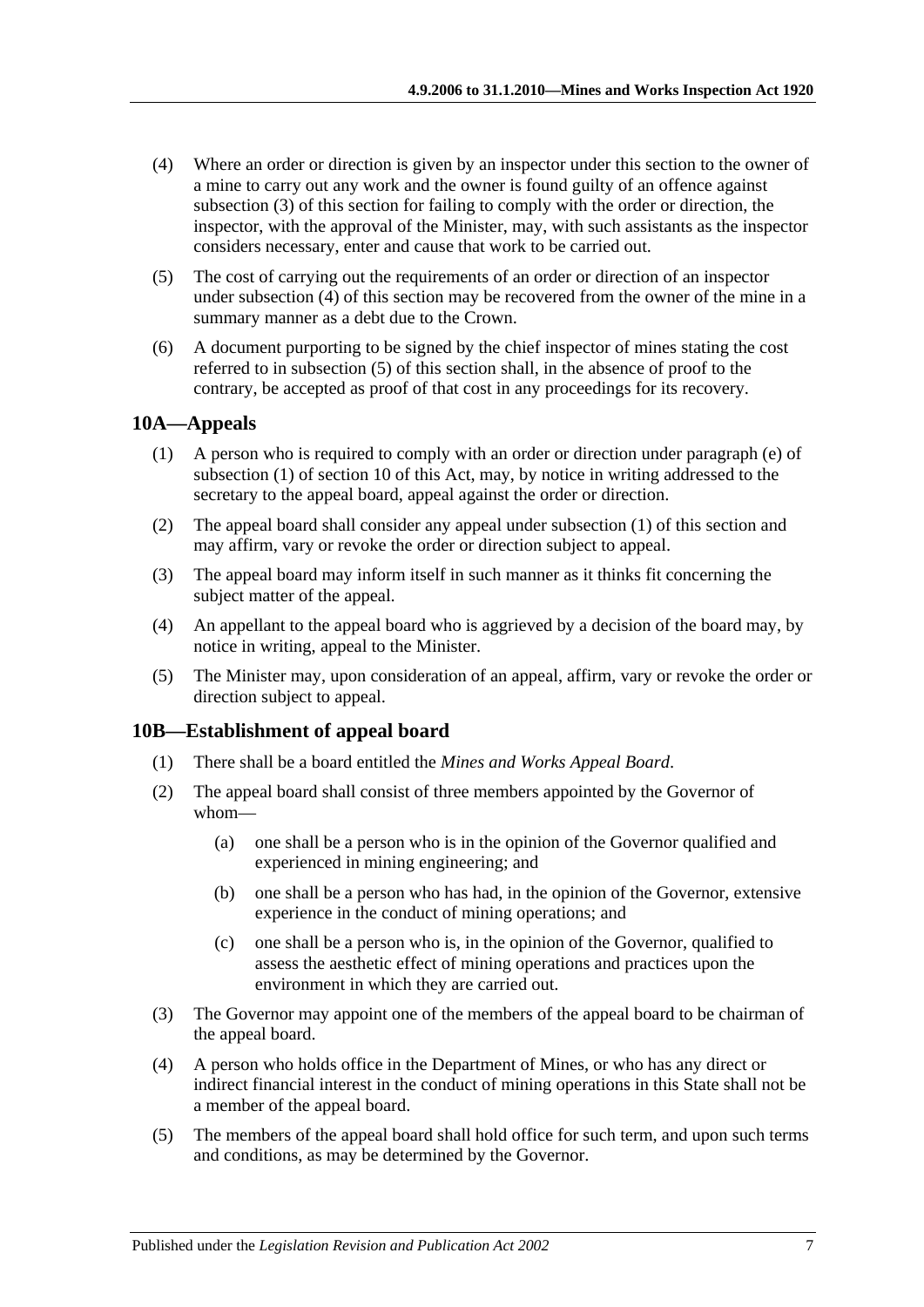- (6) The Governor may make such appointments as are necessary to fill any vacancy occurring in the membership of the appeal board, and may appoint a person to be a deputy of a member if the member is unable to perform his duties as a member because of illness or any other cause, or if it is otherwise expedient so to do, and a person so appointed to be a deputy of the chairman shall be deemed to be the chairman while so appointed.
- (7) The *[Public Service Act](http://www.legislation.sa.gov.au/index.aspx?action=legref&type=act&legtitle=Public%20Service%20Act%201967) 1967*, as amended, shall not apply to or in relation to the appointment of a member of the appeal board and a member shall not, as such, be subject to that Act.
- (8) The office of a member of the appeal board may be held in conjunction with any office in the public service of the State.
- (9) A suitable person shall be appointed by the Governor to be secretary to the appeal board.

### <span id="page-7-0"></span>**10C—Quorum etc**

- (1) Two members of the appeal board shall constitute a quorum of the appeal board and no business shall be transacted unless a quorum is present.
- (2) A decision concurred in by two members of the appeal board shall be a decision of the board.

### <span id="page-7-1"></span>**12—Miners' inspectors**

- (1) The miners employed in any mine may appoint two of their number, or any two persons who are practical miners, to inspect the mine, and the persons so appointed shall, on giving notice to the manager, be allowed to inspect every part of the mine and all its machinery.
- (2) If at any time the workings, or any part of the workings, of any mine are considered unsafe by any of the miners working therein, the miners working therein may, in like manner, appoint two of their number, or any two persons who are practical miners, to inspect, such workings, and the persons so appointed shall, on giving notice to the manager, be allowed to inspect such workings.
- (3) Every facility shall be afforded by the owner, agent, or manager for any such inspection, and the manager or one or more officers of the mine may, if the owner, agent, or manager thinks fit, accompany the persons making any such inspection.
- (4) The persons so inspecting shall record and sign a true report of the result of every such inspection in the record book, and, if the report states the existence or apprehended existence of any danger, they shall forthwith cause a true copy of the report to be sent to the chief inspector, and shall notify the manager of such danger.
- (5) The persons so appointed shall be designated miners' inspectors, and shall, while making any inspection for the purposes of this section, be deemed to be workmen employed by the owner of the mine within the meaning of the *[Workmen's](http://www.legislation.sa.gov.au/index.aspx?action=legref&type=act&legtitle=Workmens%20Compensation%20Act%201971)  [Compensation Act](http://www.legislation.sa.gov.au/index.aspx?action=legref&type=act&legtitle=Workmens%20Compensation%20Act%201971) 1971*.
- (6) The Minister may, at any time, terminate any appointment made under this section if it appear to him for any reason necessary or desirable so to do.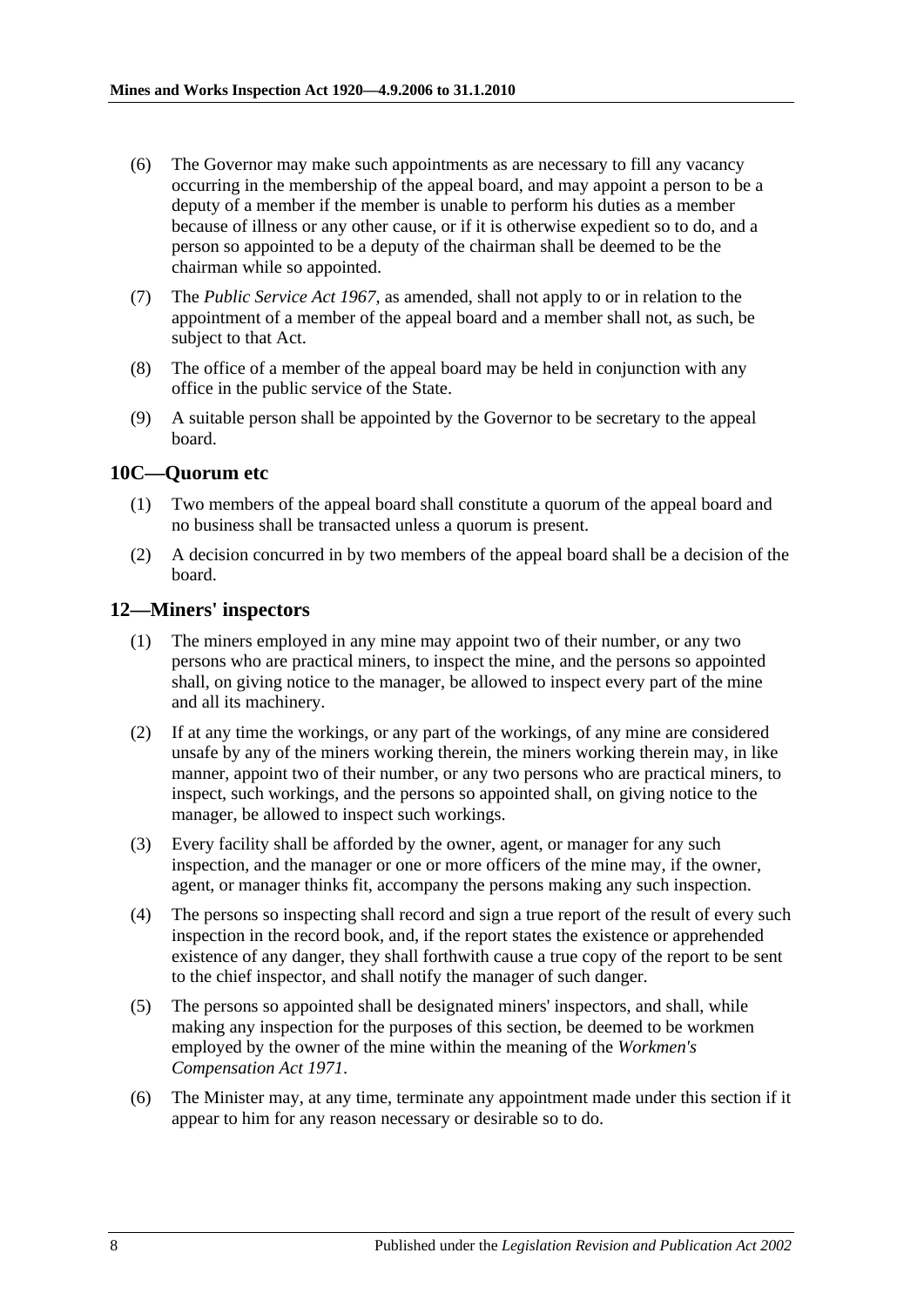#### <span id="page-8-0"></span>**13—Obstructing or refusing to assist inspector**

(1) A person must not wilfully obstruct, hinder, or interfere with, or use insulting language to, an inspector, or any person having the powers and authorities of an inspector, in the execution of his or her duty.

Maximum penalty: \$1 000.

(2) An owner, agent, or manager of a mine must not refuse or neglect to furnish an inspector, or any person having the powers and authorities of an inspector, with the means necessary for making any entry, inspection, examination, or inquiry under this Act in relation to that mine.

Maximum penalty: \$1 000.

#### <span id="page-8-1"></span>**14—Agreement not to preclude or exempt**

No person shall be precluded or exempted by any contract or agreement from doing such acts as may be necessary to comply with the provisions of this Act, or be liable under any contract or agreement to any penalty or forfeiture for doing such acts.

### <span id="page-8-2"></span>**15—Special inquiry may be directed**

The Minister may direct an inspector to make a special inquiry and report with respect to any accident in or about a mine causing loss of life or personal injury, and may cause such report to be made public at such time and in such manner as he thinks expedient.

#### <span id="page-8-3"></span>**16—Notices, how given**

All notices and documents required by this Act to be given to or served upon the owner, agent, or manager of any mine, or to or upon any person employed in any mine, may be given or served upon him personally, or may be given or served by post by a registered letter, addressed to his usual or last known address, or to the mine of which he is the owner, agent, or manager or in which he is employed, and the giving or service of such notice by post shall be deemed to have been effected at the time at which the letter would be delivered in the ordinary course of post.

#### <span id="page-8-4"></span>**17—Employment underground of certain persons prohibited**

A person shall not, except with the written consent of the Minister, employ, or suffer or permit to be employed, underground in any mine, any person under the age of eighteen years.

Penalty: Five hundred dollars.

#### <span id="page-8-5"></span>**18—Regulations**

(1) The Governor may make regulations for the purpose of ensuring the safety and health of all persons who are employed in or about any mine and of the general public who may be affected by mining operations, and for the carrying on of all mining with due regard to the health and safety of the general public and for the prevention of nuisances and damage to property caused by mining operations and for preserving the amenity of any area or place from impairment by mining operations and practices, and operations and practices incidental or ancillary thereto, including, though without in any way limiting the general power of making regulations hereby conferred, regulations with respect to all or any of the matters mentioned in the [Schedule.](#page-11-2)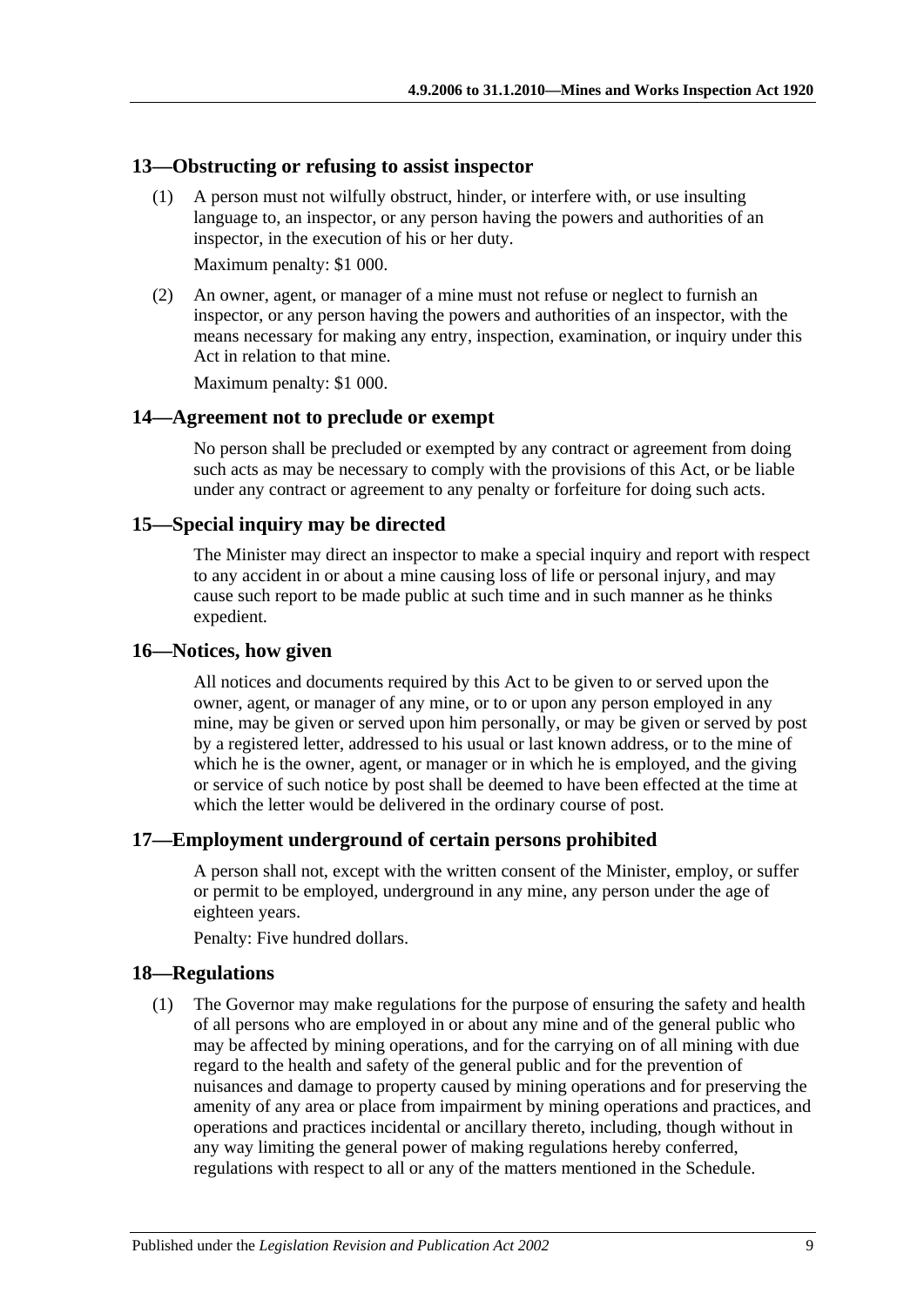- (2) It may be provided by any such regulation that all or any of the regulations made under this Act shall apply to the whole State or only to any specified part thereof, or to all mines or only to any specified mine or specified class or classes of mines.
- (2a) Regulations made under this Act may incorporate, adopt, apply or make prescriptions by reference to, with or without modification—
	- (a) any code of practice issued by the South Australian Occupational Health and Safety Commission;
	- (b) any other document prepared or published by any body or authority as in force at the time that the regulations are made or as in force from time to time.
- (3) The regulations may provide for the imposition of penalties not exceeding in each case one thousand dollars for a breach of any provision of a regulation and in addition the regulations may provide for the imposition of a default penalty for a breach of any provision of a regulation.

### <span id="page-9-0"></span>**19—Proceedings in respect of offences**

- (1) No proceedings in respect of any offence against this Act shall be taken except by an inspector or by some person authorised by the Minister.
- (2) All proceedings in respect of offences against this Act shall be commenced within six months from the time when the matter of the information or complaint came to the knowledge of the inspector or person taking proceedings but in no case later than twelve months after the commission of the offence.
- (3) All costs incurred by or awarded against any inspector in connection with any such proceedings shall be payable out of moneys from time to time appropriated by Parliament, and the inspector shall not be personally responsible for the same.

#### <span id="page-9-1"></span>**20—Imprisonment for wilful neglect endangering life or limb**

Where any owner, agent, or manager of any mine, or any person employed in or about any mine, is guilty of any offence against this Act which, in the opinion of the court which tries the case, is one which was—

- (a) reasonably calculated to endanger the safety of the persons employed in or about the mine, or to cause serious personal injury to any of such persons, or to cause a dangerous accident; and
- (b) committed wilfully by the personal act, personal default, or personal negligence of the person accused,

the court, if of the opinion that a fine will not meet the circumstances of the case, may, in lieu of imposing a monetary penalty, impose a sentence of imprisonment for any period not exceeding six months.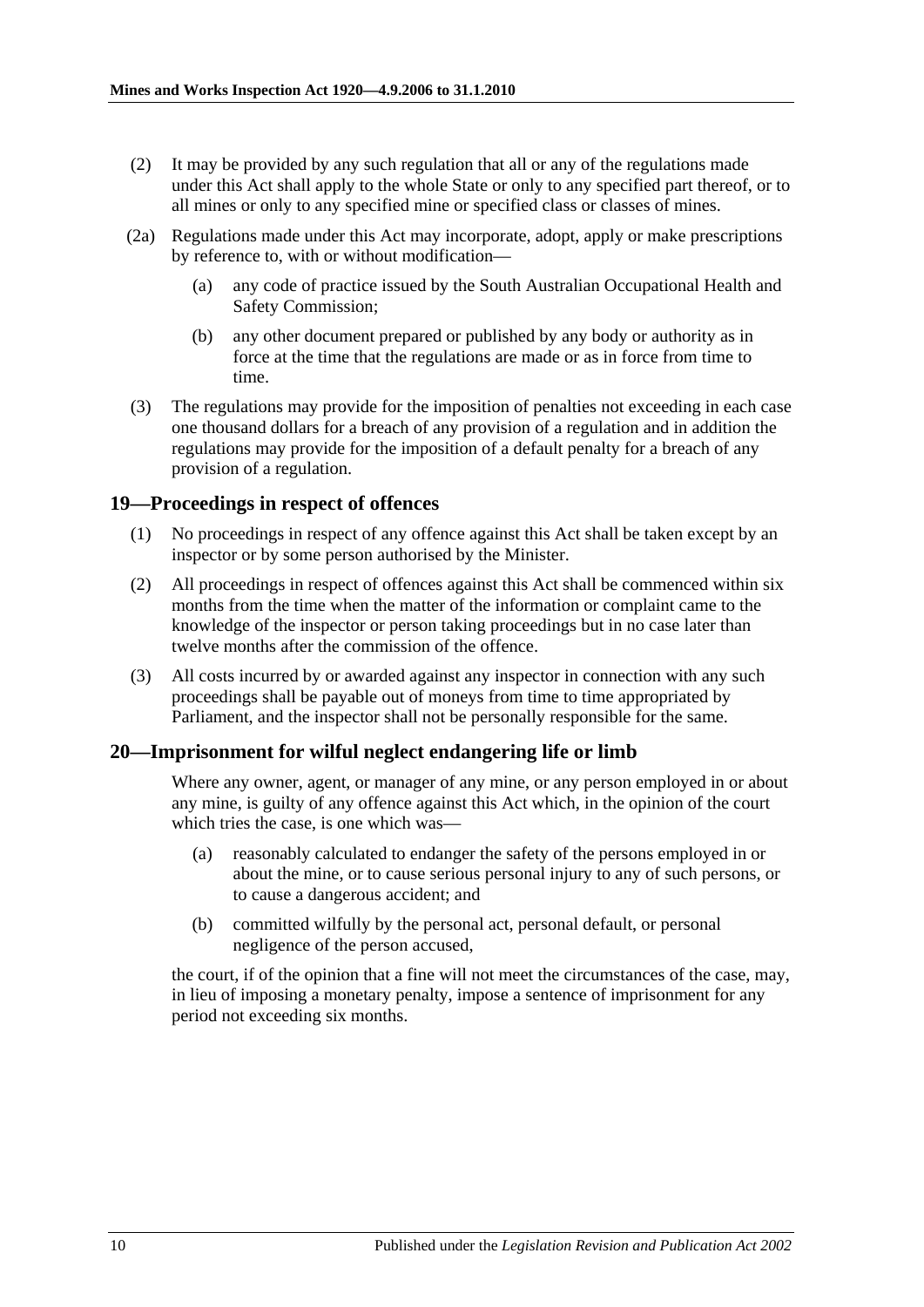# <span id="page-10-0"></span>**21—Application of fines**

- (1) Where a fine is imposed under this Act for any offence against this Act which has occasioned loss of life or personal injury, the Minister may direct such fine to be paid to, or distributed in such manner as he thinks fit among, the persons injured and the relatives of any person whose death may have been occasioned by the offence, or among such of them as the Minister thinks fit: Provided that the Minister shall not make any such direction unless he is of opinion that such persons did not occasion, or contribute to occasion, the offence, or did not commit and were not parties to committing the offence.
- (2) The fact of any such payment or distribution as aforesaid shall not in any way affect, or be receivable as evidence in, any legal proceeding relative to, or consequential on, the accident or offence.
- (3) Save as aforesaid, all fines recovered under this Act shall be paid to the Treasurer for the public uses of the State.

### <span id="page-10-1"></span>**22—General provisions as to proceedings for offences**

In any proceedings in respect of any offence against this Act—

- (a) the onus shall be on the defendant to prove—
	- (i) that any person alleged in the information to be an inspector, or a person authorised to take proceedings in respect of an offence against this Act, is not an inspector or such person; or
	- (ii) that any person alleged in the information to be an owner, agent, or manager of any mine, is not an owner, agent, or manager of the mine in question; or
	- (iii) that any person alleged in the information to be employed in any mine, is not employed in the mine in question;
- (b) the authorisation by the Minister of any person to take proceedings, may be proved by the production of any document to that effect purporting to be signed by the Minister.

# <span id="page-10-2"></span>**23—Saving of proceedings under other Acts or at common law**

- (1) Nothing in this Act shall prevent any person from being indicted for any act or omission constituting an offence against this Act, or from being liable for any such act or omission under any other Act, or otherwise, to any other or higher penalty or punishment than that provided by this Act: Provided that no person shall be punished twice for the same offence.
- (2) If the court before which a person is charged with an offence under this Act is of opinion that proceedings ought to be taken against such person for such offence under some other Act, or otherwise, such court may adjourn the hearing of the case to enable such proceedings to be taken, and such proceedings may thereupon be taken.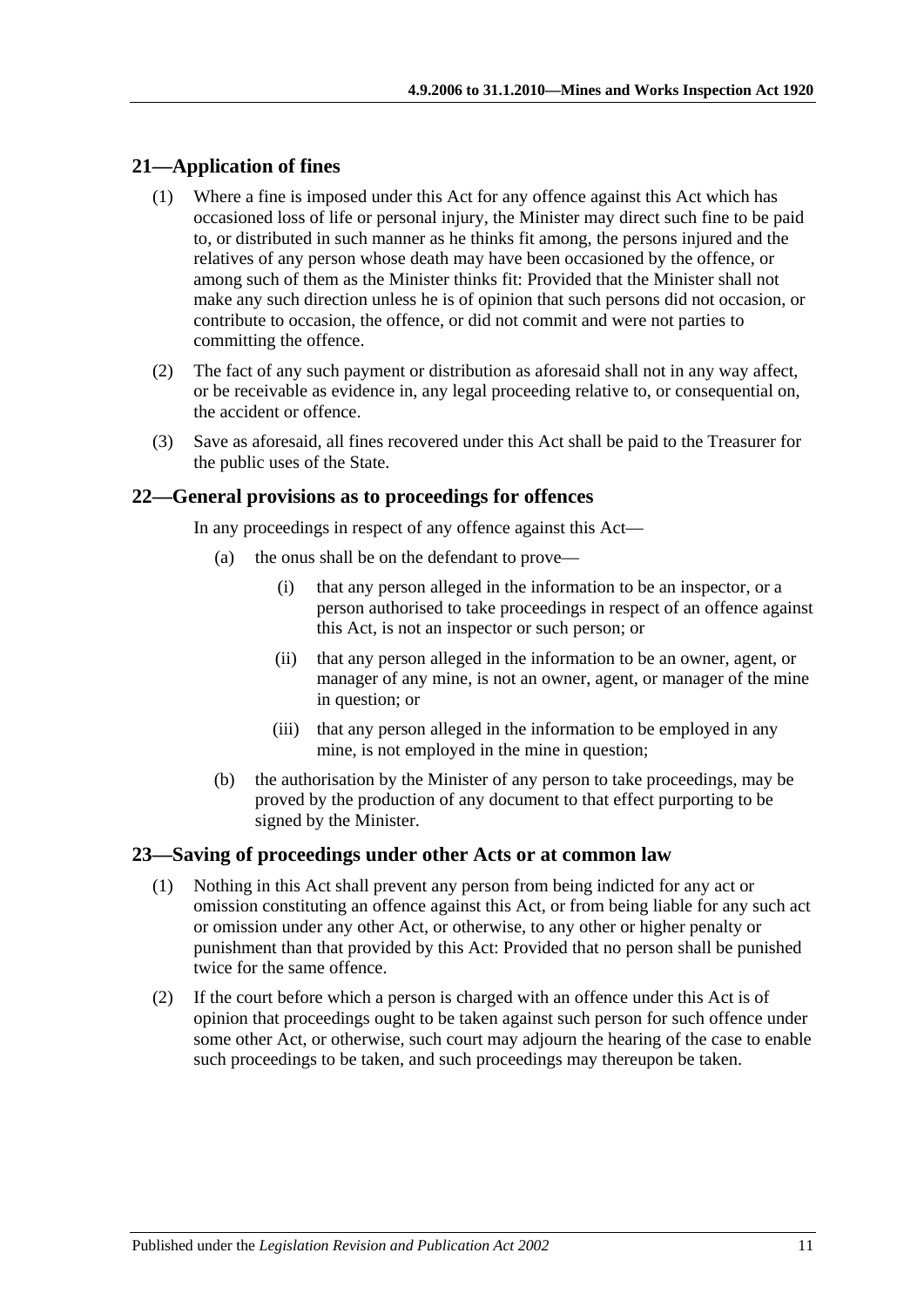# <span id="page-11-8"></span><span id="page-11-0"></span>**24A—Default penalties**

- (1) Where in or at the foot of any provision of this Act there appears the expression *default penalty*, the expression indicates—
	- (a) that a person convicted of an offence against that provision in respect of a continuing act or omission is liable, in addition to the penalty otherwise applicable to that offence, to a penalty for each day during which the act or omission continued of not more than the amount stipulated as the amount of the default penalty, or if no amount is stipulated, of not more than one hundred dollars; and
	- (b) that if the act or omission continues after he is convicted, he shall be guilty of a further offence against that provision and liable, in addition to the penalty otherwise applicable to that further offence, to a penalty for each day during which the act or omission continued after that conviction of not more than the amount stipulated as the amount of the default penalty, or if no amount is stipulated, of not more than one hundred dollars.
- (2) Where an offence against a provision of this Act consists of an omission to do something that is required or directed to be done, the omission shall, for the purposes of [subsection](#page-11-8) (1) of this section, be deemed to continue for so long as the thing required or directed to be done remains undone after the expiration of the period for compliance with the requirement or direction.

# <span id="page-11-1"></span>**27—Protection of officers**

No action shall be brought against any inspector or other person for or on account of any matter or thing done or committed by him in the execution, or intended execution, of his duty or office under this Act, unless such action is commenced within six months after the cause of action arises.

# <span id="page-11-2"></span>**Schedule—Subject matter of regulations**

#### <span id="page-11-3"></span>**1—Inspectors**

The powers and duties of inspectors.

#### <span id="page-11-4"></span>**2—Inspections**

The inspection of mines and of machinery in or about mines.

#### <span id="page-11-5"></span>**3—Agents**

The appointment by mine owners of agents, and the registration of such appointments with the Minister.

#### <span id="page-11-6"></span>**4—Mine managers**

The appointment by mine owners and agents of mine managers and temporary mine managers, and the registration of such appointments with the Minister.

#### <span id="page-11-7"></span>**5—Responsibilities and duties of owners and persons employed**

The responsibilities and duties of owners and agents, and of mine managers and other persons employed in or about or in connection with mines.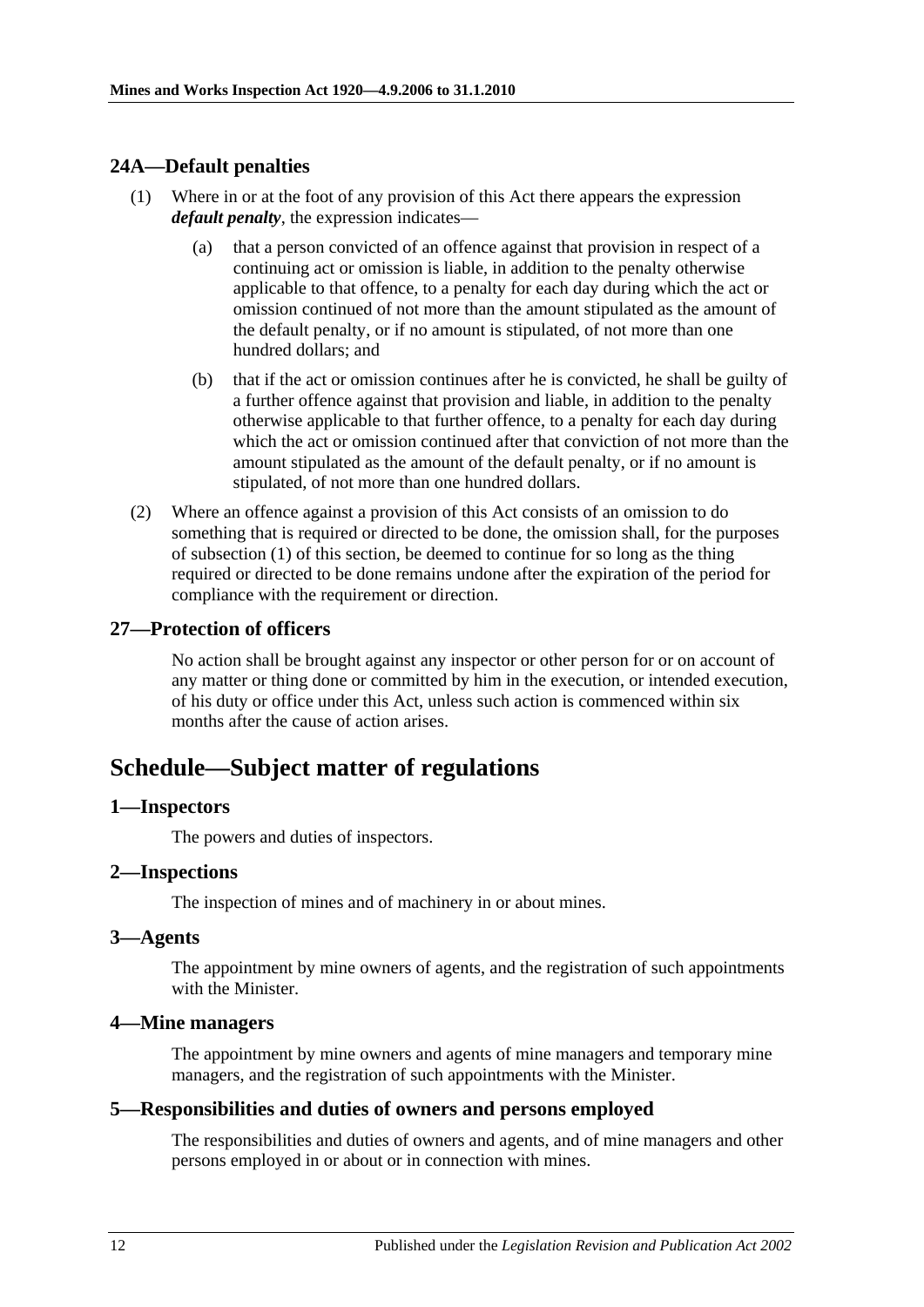# <span id="page-12-0"></span>**6—Plans**

Plans and sections of underground and surface workings of mines, including—

- (a) the keeping of such plans and sections by the owner, agent, or manager of the mine;
- (b) the furnishing from time to time of copies of such plans and sections to the Minister, and the terms on which such copies will be accepted as satisfactory;
- (c) the manner in which surveys of the underground or surface workings for the purposes of such plans and sections shall be effected, and the scale to which such plans and sections shall be drawn.

# <span id="page-12-1"></span>**7—Discipline, prevention of accidents etc**

The maintenance of order and discipline, and the prevention of accidents.

### <span id="page-12-2"></span>**8—Accidents**

Accidents in or about mines, including—

- (a) the notification of accidents;
- (b) the steps to be taken on the occurrence of an accident; the supply and maintenance of appliances for use in rescue work, and the formation and training of rescue brigades; the supply and maintenance of ambulance appliances and the training of men in ambulance work;
- (c) the procedure at inquiries into accidents, and the evidence receivable at such inquiries as to any particular matter.

### <span id="page-12-3"></span>**9—Returns**

Returns from mines for statistical purposes.

# <span id="page-12-4"></span>**10—Forms**

The form of records, returns, notices, and other writings and documents to be used for the purposes of this Act.

#### <span id="page-12-5"></span>**11—Ventilation**

The ventilation of mines, including—

- (a) standards of purity, temperature, and humidity of the air; the quantity of air which shall be made to circulate in the mine or the airways; methods by which the air shall be tested as to its adequacy in quantity, purity, temperature, humidity, and efficiency of circulation;
- (b) recording the state of ventilation in all parts of the mine; showing upon the plans the position of all airdoors and ventilating devices and appliances, and the direction of the air currents;
- (c) the conditions under which disused portions of the mine may or shall be shut off from the ventilation system, and when and in what manner they shall be ventilated;
- (d) the conditions under which the use of mechanical appliances to assist ventilation shall be compulsory;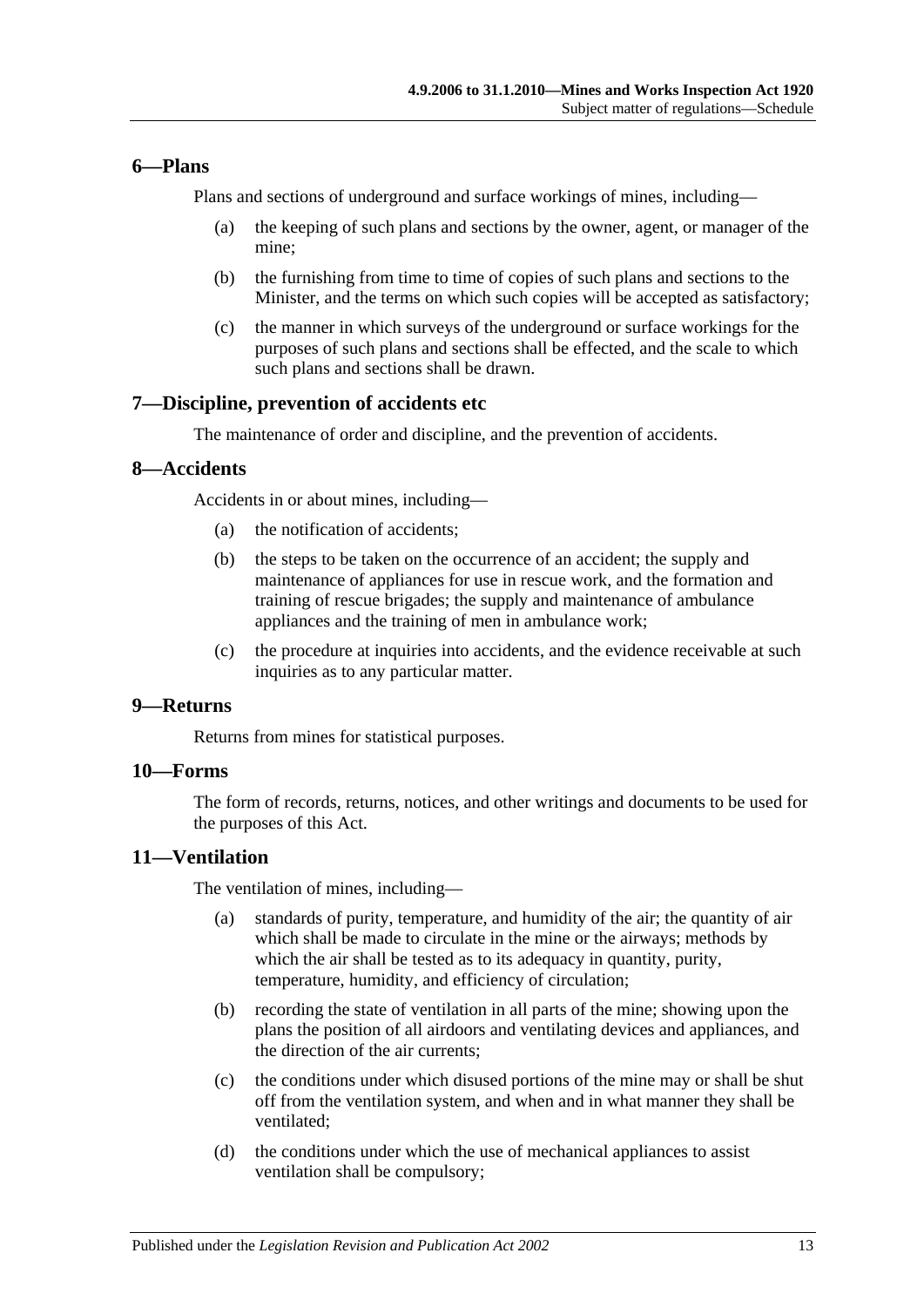- (e) the use of compressed air;
- (f) the conditions under which tailings from cyanide or other chemical or metallurgical processes may be used for the filling of stopes;
- (g) the prevention of the escape of deleterious gases and fumes from any chemical or metallurgical process.

### <span id="page-13-0"></span>**12—Connections for ventilation purposes**

The connection of workings for ventilation purposes, including—

- (a) the making of other excavations concurrently with shaft sinking;
- (b) the connection of adjoining mines;
- (c) the connection of workings in the same mine;
- (d) any other matter relating to the ventilation of mines.

# <span id="page-13-1"></span>**13—Health and sanitation**

The protection of health in mines and the sanitary conditions in mines, including—

- (a) the prevention and laying of dust; the prevention of the escape of poisonous or deleterious gases and fumes from any chemical or metallurgical process in use on mines; the use of water sprays, atomisers, and other damping appliances;
- (b) the use of apparatus for collecting, filtering, and preventing the inhalation of dust;
- (c) the prevention of nuisances, and the cleansing and keeping clean of the mine; the construction and position of all sanitary conveniences, and the condition in which they shall be kept;
- (d) the provision and construction of change houses and their accommodation, baths, washing appliances, the destruction of old clothes, and drying of clothes; pure water supply;
- (e) examination and exclusion of persons likely to be infected with infectious or transmissible diseases.

#### <span id="page-13-2"></span>**14—Safety**

The safety of all persons working in or about mines, including the provision of refuges and manholes.

# <span id="page-13-3"></span>**15—Safe handling of material**

The safe handling of materials.

#### <span id="page-13-4"></span>**16—Explosives**

The storage and use of explosives and highly inflammable substances, including—

- (a) the construction of magazines;
- (b) storage and handling;
- (c) lights and smoking;
- (d) the removal and destruction of fumes by mechanical or artificial means;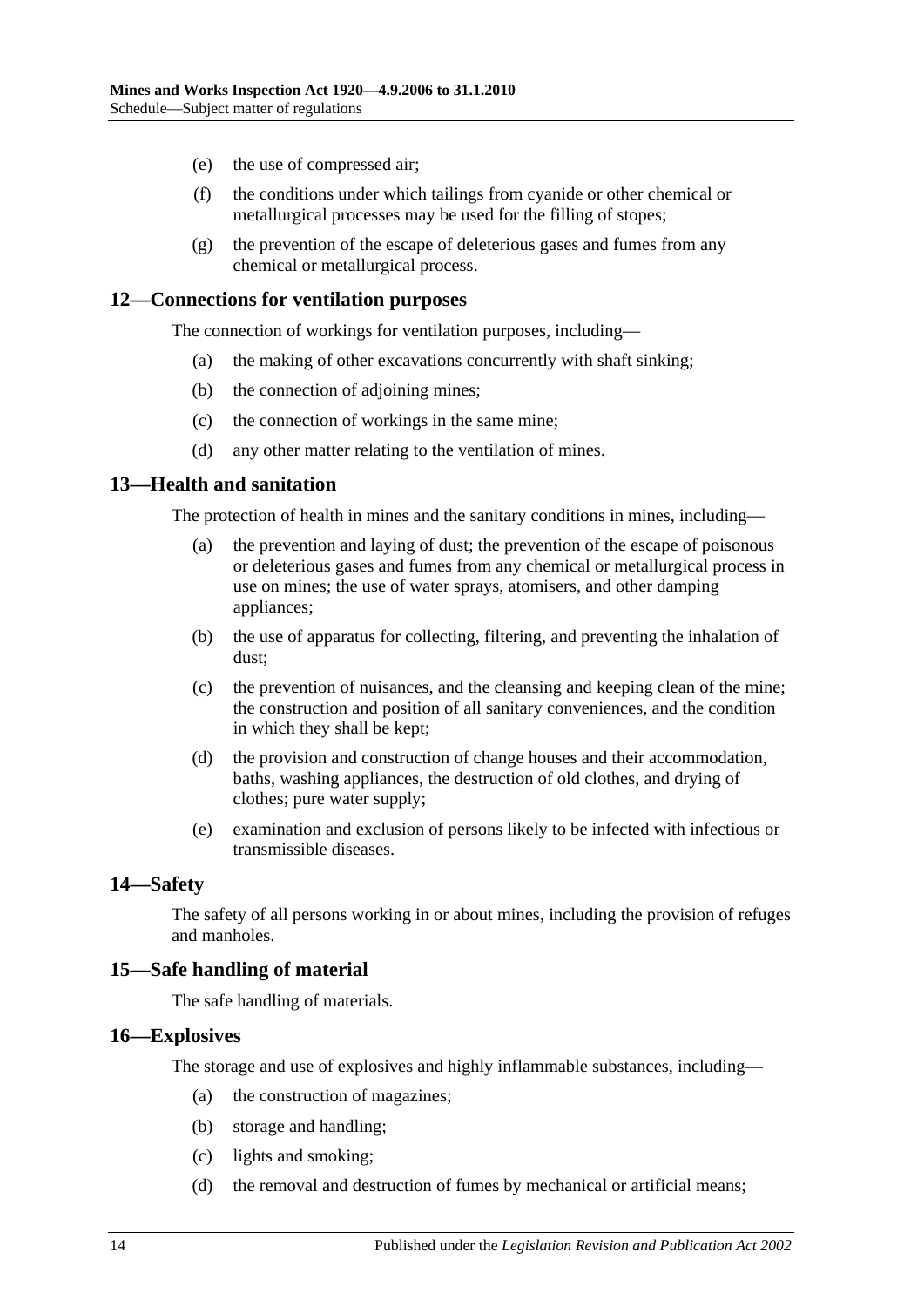- (e) the persons who may charge or fire charges, and the methods and implements that may or may not be employed in doing so;
- (f) charges that have missed fire, and holes which have been charged, or in which a charge has been previously fired or attempted to be fired;
- (g) the time that must elapse before men return to a hole where a charge has been fired, or has missed fire;
- (h) the notification of charges that have missed fire;
- (i) the use of fuse.

#### <span id="page-14-0"></span>**17—Winding and testing of ropes and other appliances**

The winding of persons and materials, including—

- (a) the strength and efficiency of ropes, chains, brakes, and cages, and all winding appliances, gear, and machinery, and the tests, from time to time or otherwise, of such strength and efficiency;
- (b) the maintenance of ropes, chains, brakes, and cages, and all winding appliances, gear, and machinery;
- (c) the persons who may have charge of winding machinery and their periodical medical examination.

### <span id="page-14-1"></span>**18—Shafts**

The fencing, lining, dividing, and otherwise securing of shafts and other openings.

#### <span id="page-14-2"></span>**19—Ladders and travelling ways**

Ladders and travelling ways.

#### <span id="page-14-3"></span>**20—Signals**

Signals.

#### <span id="page-14-4"></span>**21—Use of electricity**

The use of electricity and electrical machinery, and the rules and precautions to be observed.

#### <span id="page-14-5"></span>**22—Machinery**

Machinery, including—

- (a) the persons who may work or have charge of machinery;
- (b) the maintenance and safeguarding of machinery;
- (c) the fitting, cleaning, working, and testing of machinery, whether in accordance with any Act or otherwise.

#### <span id="page-14-6"></span>**23—Fees**

The fees payable in respect of—

- (a) witnesses' expenses and the remuneration of persons holding inquiries:
- (b) the testing of ropes, chains, brakes, cages, and other winding appliances, gear, and machinery: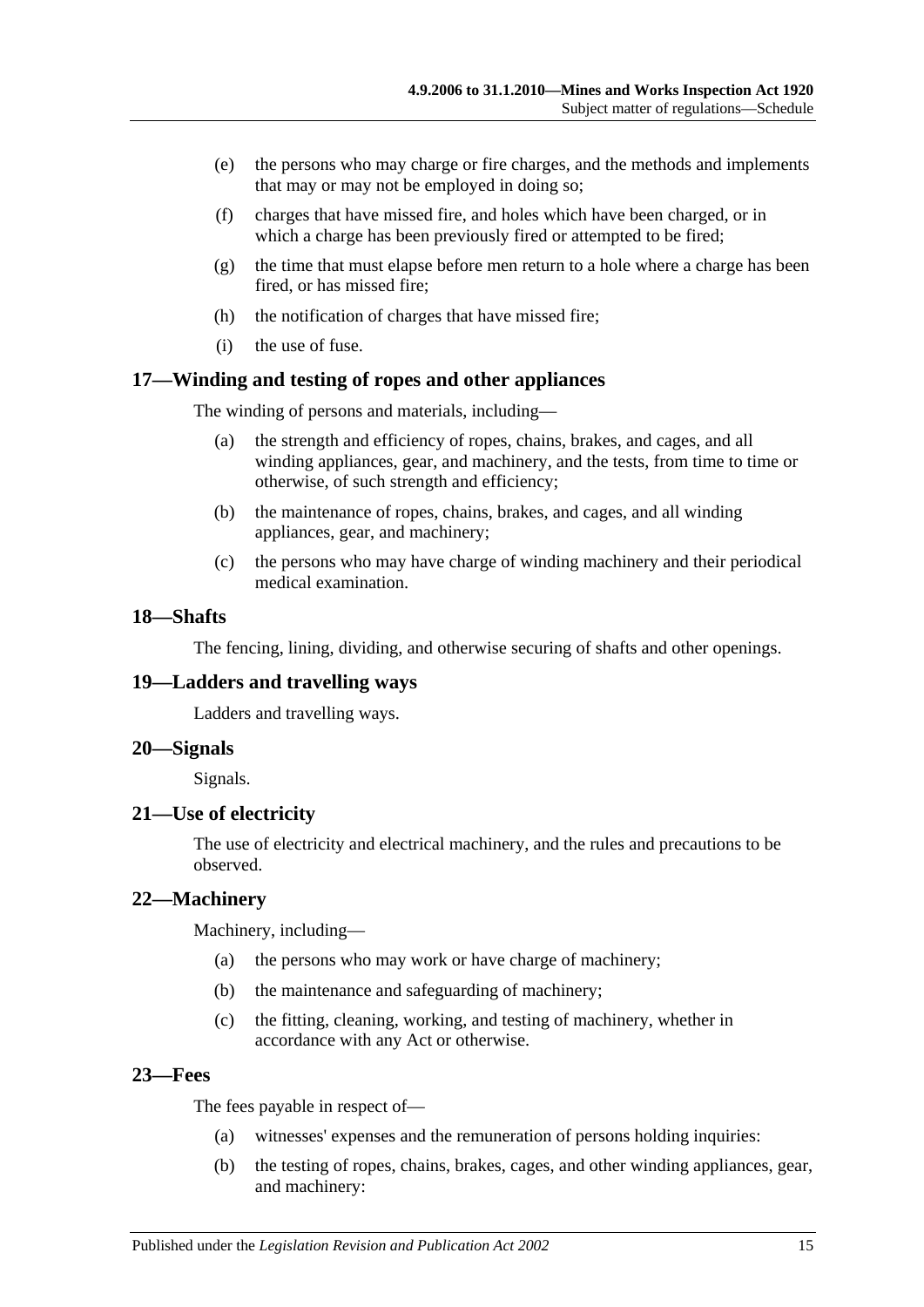(c) any other service rendered by any person under this Act.

### <span id="page-15-0"></span>**24—Abandonment**

Abandonment of mines, including the protection of abandoned mines.

#### <span id="page-15-1"></span>**25—Preservation of the amenity**

The preservation of the amenity of any area or place from impairment by mining operations or practices, or any operations or practices incidental or ancillary thereto, and without limiting the generality of the foregoing, the regulations made under this paragraph may—

- (a) regulate, restrict or prohibit any such operations that interfere with the surface of any land; and
- (b) regulate the position in which any excavations or other mining operations may be made or conducted; and
- (c) regulate the treatment and disposal of overburden and waste products; and
- (d) regulate, restrict or prohibit the treatment or disposal of overburden or waste products in prescribed areas or places, or in areas or places of a prescribed kind; and
- (e) require that any plant or mining operations be screened from view in a prescribed manner; and
- (f) require the restoration of the surface of the land in a prescribed manner; and
- (g) regulate the positioning, installation and removal of mining equipment and buildings used in connection with mining operations.

# <span id="page-15-2"></span>**26—Certification**

The medical certification of employees and the certification of persons in charge of certain declared types of machinery.

#### <span id="page-15-3"></span>**27—Waste**

The disposal or overburden or other waste from mining operations.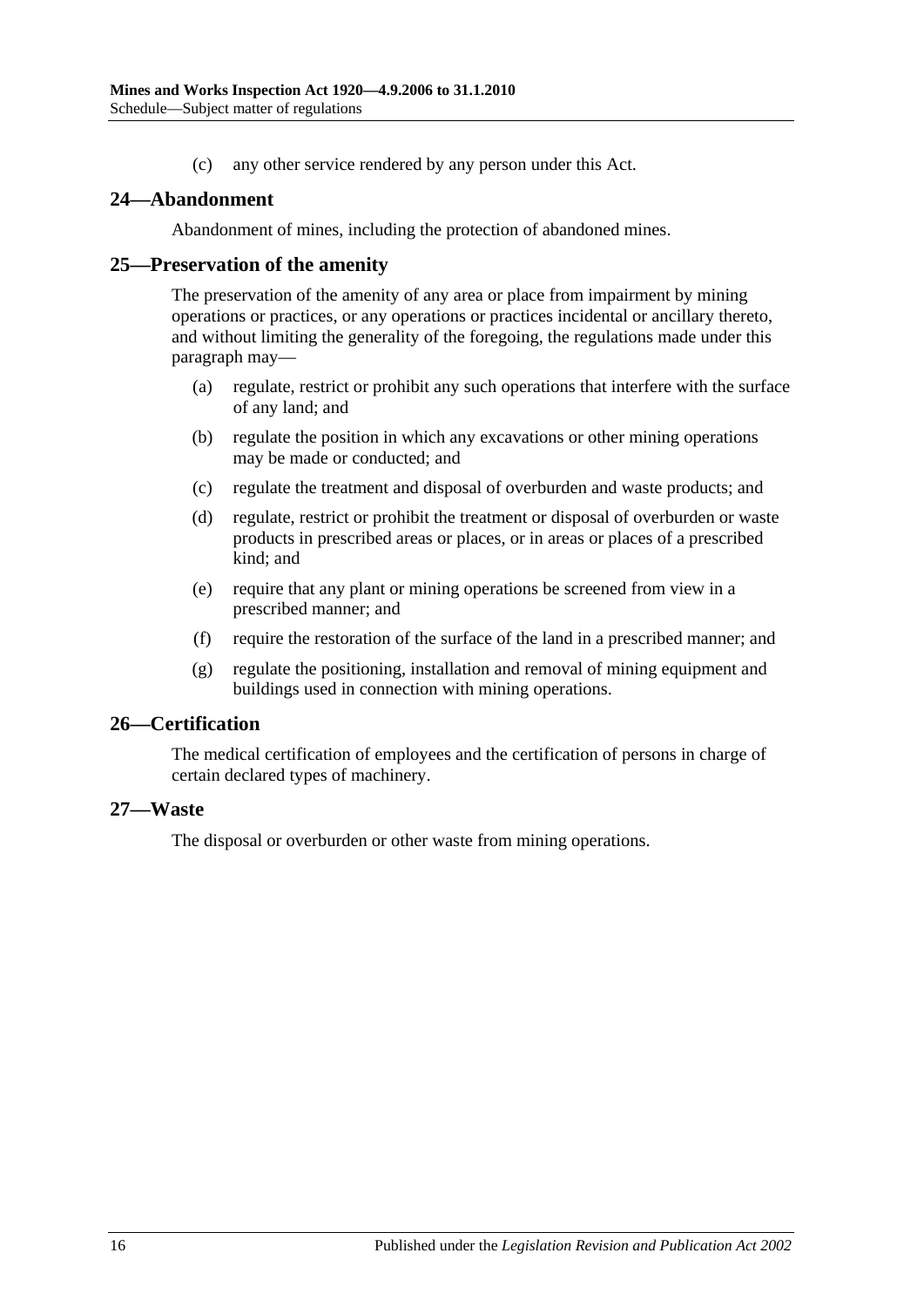# <span id="page-16-0"></span>**Legislative history**

# **Notes**

- Amendments of this version that are uncommenced are not incorporated into the text.
- Please note—References in the legislation to other legislation or instruments or to titles of bodies or offices are not automatically updated as part of the program for the revision and publication of legislation and therefore may be obsolete.
- Earlier versions of this Act (historical versions) are listed at the end of the legislative history.
- For further information relating to the Act and subordinate legislation made under the Act see the Index of South Australian Statutes or www.legislation.sa.gov.au.

# **Legislation repealed by principal Act**

The *Mines and Works Inspection Act 1920* repealed the following:

*The Mining Act Amendment Act 1904 Mining Act Further Amendment Act 1919*

# **Legislation amended by principal Act**

The *Mines and Works Inspection Act 1920* amended the following:

*The Mining Act 1893*

# **Principal Act and amendments**

New entries appear in bold.

| Year    | N <sub>o</sub> | Title                                                                         | Assent     | Commencement                       |
|---------|----------------|-------------------------------------------------------------------------------|------------|------------------------------------|
| 1920    | 1444           | Mines and Works Inspection<br>Act 1920                                        | 9.12.1920  | 20.1.1921 (Gazette 20.1.1921 p106) |
| 1935    | 2246           | <b>Statute Law Revision Act 1935</b>                                          | 19.12.1935 | Sch 2-19.12.1935                   |
| 1955    | 25             | Mines and Works Inspection Act<br>Amendment Act 1955                          | 1.12.1955  | 1.12.1955                          |
| 1962 21 |                | Mines and Works Inspection Act<br>Amendment Act 1962                          | 25.10.1962 | 25.10.1962                         |
| 1964    | 31             | Mines and Works Inspection Act<br>Amendment Act 1964 as amended by<br>39/1965 | 22.10.1964 | 22.10.1964                         |
| 1965    | 39             | <i>Statute Law Revision Act 1965</i>                                          | 9.12.1965  | 9.12.1965                          |
| 1966 55 |                | Mines and Works Inspection Act<br>Amendment Act 1966                          | 10.11.1966 | 10.11.1966                         |
| 1970    | 69             | Mines and Works Inspection Act<br>Amendment Act 1970                          | 17.12.1970 | 17.12.1970                         |
| 1974    | 42             | <i>Statute Law Revision Act 1974</i>                                          | 11.4.1974  | 11.4.1974                          |
| 1978    | 66             | Mines and Works Inspection Act<br>Amendment Act 1978                          | 12.10.1978 | 18.1.1979 (Gazette 18.1.1979 p95)  |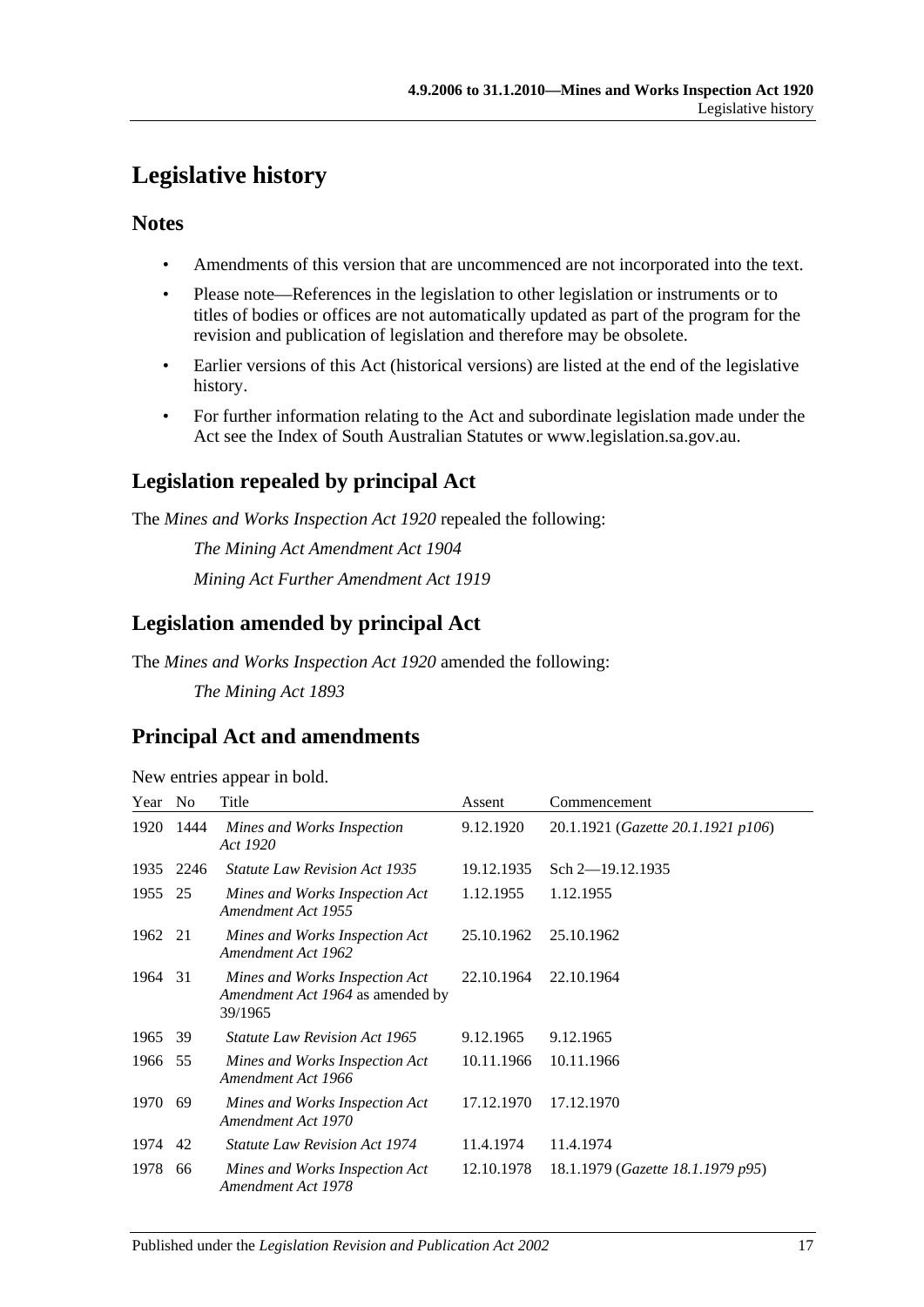| 1986    | 125 | Occupational Health, Safety and<br>Welfare Act 1986                                | 24.12.1986 | Sch 3 (Pt 2)–30.11.1987 ( <i>Gazette</i><br>8.10.1987 p1068)   |
|---------|-----|------------------------------------------------------------------------------------|------------|----------------------------------------------------------------|
| 2003    | -39 | <b>Statutes Amendment (Mining)</b><br>Act 2003                                     | 9.10.2003  | Pt 2 (s 4)-30.10.2003 (Gazette<br>23.10.2003 p3879)            |
| 2003    | 44  | <i>Statute Law Revision Act 2003</i>                                               | 23.10.2003 | Sch 1-24.11.2003 ( <i>Gazette 13.11.2003</i><br><i>p4048</i> ) |
| 2006 17 |     | <b>Statutes Amendment (New Rules of 6.7.2006)</b><br>Civil Procedure) Act 2006     |            | Pt 51 (s 166)-4.9.2006 (Gazette<br>17.8.2006 p2831)            |
| 2009    | 84  | Statutes Amendment (Public Sector 10.12.2009<br>Consequential Amendments) Act 2009 |            | Pt 91 (ss 211 & 212)-1.2.2010 (Gazette<br>28.1.2010 p320)      |

# **Provisions amended since 3 February 1976**

• Legislative history prior to 3 February 1976 appears in marginal notes and footnotes included in the consolidation of this Act contained in Volume 7 of The Public General Acts of South Australia 1837-1975 at page 312.

New entries appear in bold.

Entries that relate to provisions that have been deleted appear in italics.

| Provision                     | How varied                                     | Commencement |  |
|-------------------------------|------------------------------------------------|--------------|--|
| $ss$ 2 and 3                  | deleted by $44/2003$ s $3(1)$ (Sch 1)          | 24.11.2003   |  |
| s <sub>4</sub>                |                                                |              |  |
| s(4(1))                       | s 4 redesignated as $s$ 4(1) by 66/1978 s 3(e) | 18.1.1979    |  |
| default penalty               | inserted by $66/1978$ s $3(a)$                 | 18.1.1979    |  |
| machinery                     | substituted by $66/1978$ s $3(b)$              | 18.1.1979    |  |
| mineral                       | inserted by $66/1978$ s $3(c)$                 | 18.1.1979    |  |
| mining or to mine             | deleted by $66/1978$ s $3(c)$                  | 18.1.1979    |  |
| mining or mining<br>operation | inserted by $66/1978$ s $3(c)$                 | 18.1.1979    |  |
| works                         | substituted by $66/1978$ s $3(d)$              | 18.1.1979    |  |
| s(4(2)                        | inserted by $66/1978$ s $3(e)$                 | 18.1.1979    |  |
| s 5A                          | deleted by 66/1978 s 4                         | 18.1.1979    |  |
| s 7                           |                                                |              |  |
| s(7(1)                        | substituted by 66/1978 s 5                     | 18.1.1979    |  |
| $s \, 7(2)$                   | deleted by 66/1978 s 5                         | 18.1.1979    |  |
| s <sub>8</sub>                |                                                |              |  |
| s(1)                          | amended by $66/1978$ s $6(a)$                  | 18.1.1979    |  |
| s(2)                          | amended by 66/1978 s 6(b)                      | 18.1.1979    |  |
| s 9                           | amended by 66/1978 s 7                         | 18.1.1979    |  |
|                               | amended by 125/1986 s 71(2) (Sch 3 Pt 2)       | 30.11.1987   |  |
|                               | substituted by 39/2003 s 4                     | 30.10.2003   |  |
| s 10                          |                                                |              |  |
| 10(1)                         | amended by $66/1978$ s $8(a)$                  | 18.1.1979    |  |
|                               | amended by 44/2003 s 3(1) (Sch 1)              | 24.11.2003   |  |
| s 10(3)                       | amended by 66/1978 s 8(b)                      | 18.1.1979    |  |